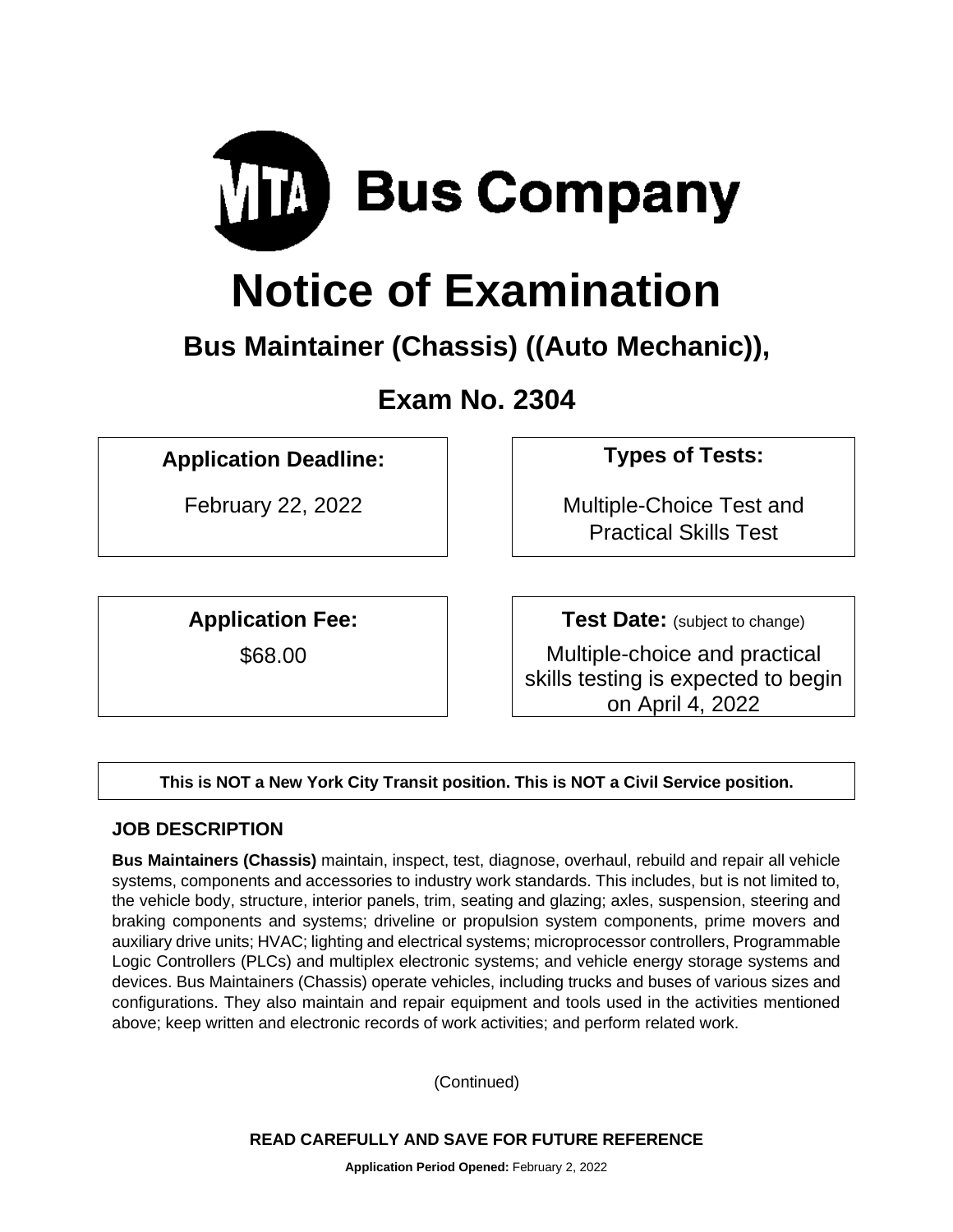# **JOB DESCRIPTION** (Continued)

Some of the physical activities performed by Bus Maintainers (Chassis) and environmental conditions they experience are: working outdoors in all weather conditions; crawling under and on top of buses; working in confined areas; lifting and carrying heavy parts, tools, and equipment; climbing into and out buses that are suspended on lifts; reaching into dark spaces and making tactile inspections; making visual inspections of equipment, distinguishing colors; reading gauges and prints; reading, interpreting, and applying written or graphic technical repair instructions; responding to sounds from warning bells, horns, and vehicle movement; and wearing required personal protective equipment.

**Special Working Conditions:** Bus Maintainers (Chassis) may be required to work various shifts including nights, Saturdays, Sundays and holidays.

(This brief description does not include all of the duties of this position.)

# **SALARY AND BENEFITS**

The current minimum salary is \$27.12 per hour at the Yonkers, Eastchester, College Point, LaGuardia and Baisley Park Depots. The current minimum salary is \$25.37 per hour at the JFK, Spring Creek and Far Rockaway Depots. These rates are subject to change. The benefits of this position include, but are not limited to, night and weekend salary differentials, paid holidays, vacation and sick leave, a comprehensive medical plan and a pension plan.

#### **HOW TO QUALIFY**

**Education and Experience Requirements:** By the **last day of the Application Period,** you must meet the following requirements: Three years of full-time satisfactory experience as a journey-level mechanic (i.e., a fully trained, knowledgeable, experienced, proficient and competent mechanic) repairing passenger automobiles, trucks, buses or aircraft.

For the above journey-level experience to be credited, it must be **preceded by one of the following**:

- 1. Two years of full-time satisfactory experience as a mechanic's helper, apprentice, or trainee performing or assisting in the performance of automotive or aircraft maintenance and repair; or
- 2. Graduation from a recognized trade school or technical school, approved by a state's Department of Education or comparable agency, with a major course of study in automotive mechanics or a closely related field, totaling 600 hours; or
- 3. Graduation from a vocational high school approved by a state's Department of Education or comparable agency, with a major course of study in automotive mechanics or a closely related field; or
- 4. Graduation from an accredited college or university with an AAS degree or higher in automotive mechanics or a closely related field.

If you have qualifying part-time experience, it will be credited on a prorated basis.

**The following types of experience are not acceptable**: auto body and fender repair; auto or truck assembly; dealership make-ready repair; fuel, oil and lube servicing; vehicle inspection; exclusive specialty replacement shop work, such as tire replacement, replacement of exhaust parts (muffler), glass, climate control parts, etc.; and salvage and junkyard extraction.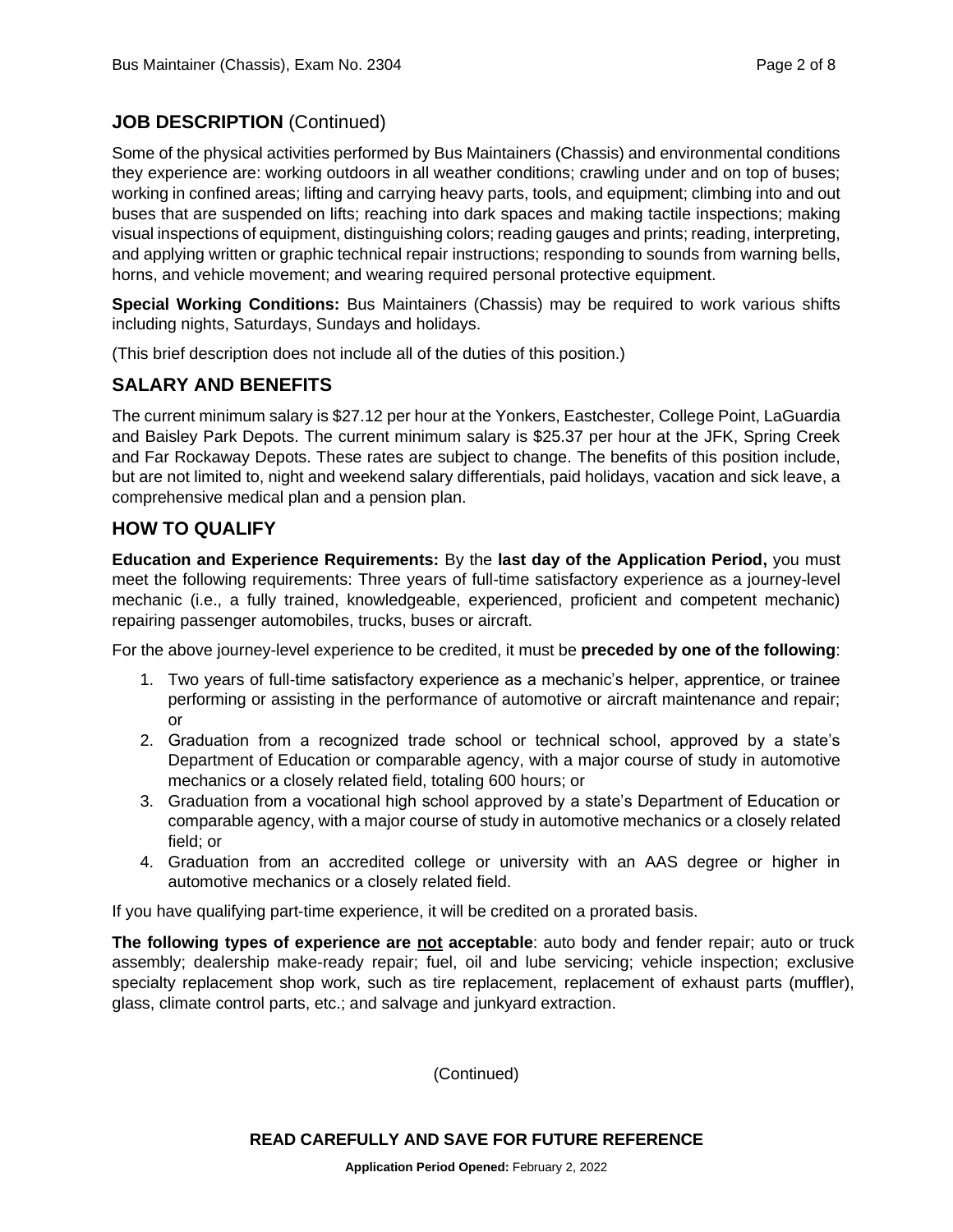# **HOW TO QUALIFY** (Continued)

The vocational high school, technical school, or trade school must be approved by a State's Department of Education or a recognized accrediting organization. The college or university must be accredited by regional, national, professional or specialized agencies recognized as accrediting bodies by the U.S. Secretary of Education, and by the Council for Higher Education Accreditation (CHEA).

**Foreign Education Fact Sheet (required only if you need credit for your foreign education for this examination)**: If you were educated outside the United States, you must have your foreign education evaluated to determine its equivalence to education obtained in the United States. The services that are approved to make this evaluation, as well as instructions on how to submit this evaluation are listed in the Foreign Education Fact Sheet, which will be attached to this Notice of Examination during the application period. When you contact the evaluation service, ask for a "document-by-document" (general) evaluation of your foreign education. Your foreign education evaluation **must** be submitted directly to NYC Transit's Examinations Unit by the service completing the evaluation. Foreign education evaluations received directly from applicants will **not** be accepted. You may also visit [http://web.mta.info/nyct/hr/forms\\_instructions.htm](http://web.mta.info/nyct/hr/forms_instructions.htm) to access the Foreign Education Fact Sheet on our website.

**Note:** If you have earned a higher-level degree in the United States that supersedes the level and type of education required to meet the qualification requirements, you do not need to submit a foreign education evaluation. However, you must indicate that you have completed the higher-level degree in the United States; proof of acceptance into an academic program or school is not sufficient to determine satisfactory equivalency.

You are responsible for determining whether you meet the qualification requirements for this examination prior to applying. You may be given the tests before we determine if you meet the qualification requirements. If you are marked "Not Qualified," your application fee will **not** be refunded, and you will **not** receive a score.

# **REQUIREMENTS TO BE APPOINTED**

**Driver License Requirement:** At the time of appointment, you must possess either:

- 1. A Class A or Class B Commercial Driver License (CDL) valid in the State of New York with a passenger endorsement, no airbrake restrictions and no other disqualifying restrictions that would preclude the performance of the duties of this title; or
- 2. A Motor Vehicle Driver License valid in the State of New York and a Learner Permit for a Class B CDL valid in the State of New York with a passenger endorsement and no airbrake restrictions, or any other disqualifying restrictions.

If you qualify under "2" above, your appointment will be subject to the receipt of a Class B CDL valid in the State of New York with a passenger endorsement, no airbrake restrictions and no other disqualifying restrictions within 120 days of appointment, or your employment will be terminated. If you have serious moving violations, a license suspension or an accident record, you may be disqualified.

The Class A or Class B Commercial Driver License (CDL) with a passenger endorsement, no airbrake restrictions and no other disqualifying restrictions must be maintained for the duration of your employment in the title. Such license and/or Learner Permit must not include any restrictions which would preclude the performance of Bus Maintainer (Chassis) work.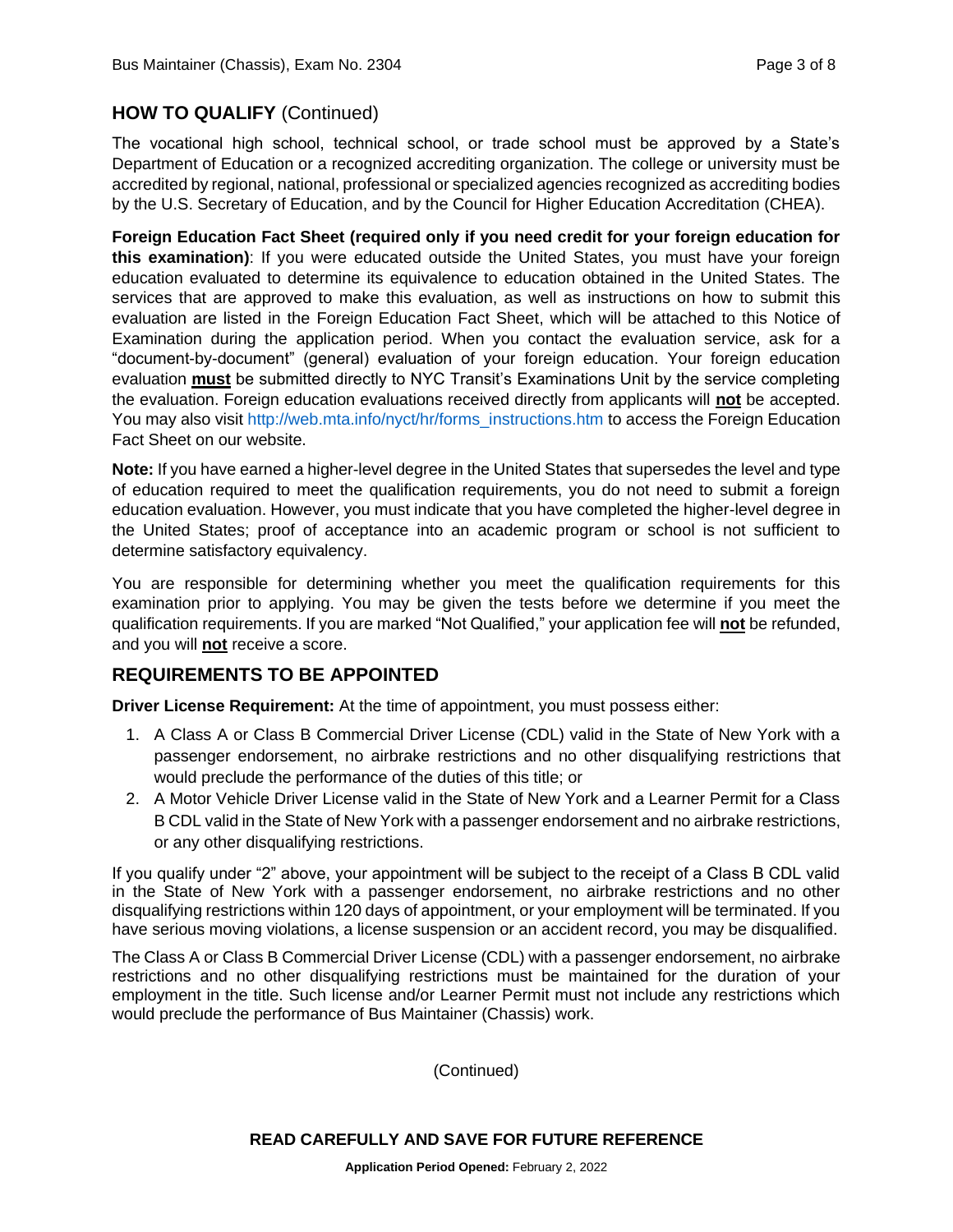# **REQUIREMENTS TO BE APPOINTED** (Continued)

**Commercial Motor Vehicle Driving Experience in the Military or New York National Guard**: If you are an active member or former member (discharged in the past year) of the military or New York National Guard and have experience driving a Commercial Motor Vehicle in the military or New York National Guard, you may be eligible for a waiver of the New York State commercial driving skills test through the New York State Department of Motor Vehicles. If you believe that you may be eligible for this waiver, you must apply for the waiver through the New York State Department of Motor Vehicles.

**Medical Requirement:** Medical guidelines have been established for the position of Bus Maintainer (Chassis). You will be examined to determine whether you can perform the essential functions of the position. Where appropriate, a reasonable accommodation will be provided for a person with a disability to enable such person to perform the essential functions of the job.

**Drug Screening Requirement:** You must pass a drug screening in order to be appointed, and if appointed, you will be subject to random drug and alcohol tests for the duration of your employment. Additionally, if you have tested positive on a drug or alcohol test or had a refusal to test during preemployment or while employed by a Federal DOT-regulated employer during the applicable period, you must have completed the Substance Abuse Professional (SAP) evaluation, referral and education/treatment process required by federal law in order to be promoted to this safety-sensitive position.

**Residency:** New York City residency is not required for this position.

**English Requirement:** You must be able to understand and be understood in English to perform the duties and responsibilities of the position.

**Proof of Identity:** Under the Immigration Reform and Control Act of 1986, you must be able to prove your identity and your right to obtain employment in the United States prior to employment with MTA Bus Company.

# **HOW TO OBTAIN AN APPLICATION**

During the application period, you may apply online for this examination (see the Online Applications sub-section below). Or, if you are unable to apply online, you may obtain an electronic copy of the mail-in application package for this examination by emailing a request to [examsunit@nyct.com](mailto:examsunit@nyct.com) during the application period. The MTA Exam Information Center, located in the lobby of 180 Livingston Street, Brooklyn, NY 11201, is currently closed. If you believe you have a special circumstance (e.g., a disability, military duty) that prevents you from applying as instructed below, please refer to the Special Circumstances Guide referenced in the "Special Arrangements" section below.

# **HOW TO SUBMIT AN APPLICATION**

You must submit an application during the application period, and applications will **not** be accepted in person. Applicants who apply online and wish to request a Fee Waiver **must** only complete the Online Applications Steps 1 through 4 below. Once you complete step 6, you must follow the link below in step 7, to the online Education and Experience Test Paper. You will have until midnight Eastern time on the last day of the Application Period (February 22, 2022) to clearly specify in detail all of your relevant education and experience on your Education and Experience Exam and submit it in Microsoft Forms. If you do not submit your Education and Experience Exam in Microsoft Forms by midnight Eastern time on the last day of the Application Period (February 22, 2022), your examination will be considered incomplete, you will not be entitled to the appeals process, you will not receive a score, you will not be invited to subsequent portions of this examination (if applicable), and your application fee will not be refunded.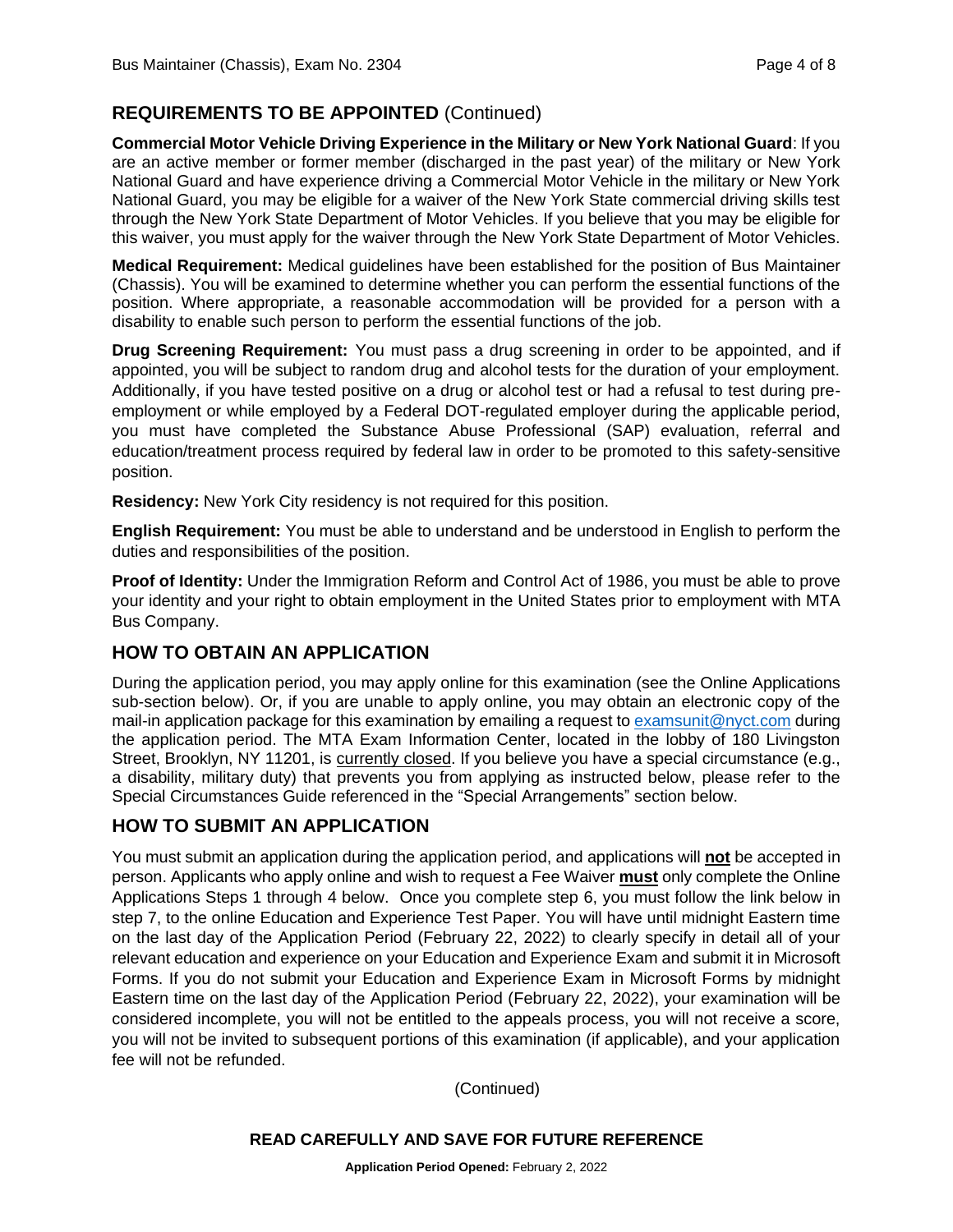# **HOW TO SUBMIT AN APPLICATION** (Continued)

#### **Online Applications:**

If you are not an active MTA employee, apply using [www.mymta.info/exams](http://www.mymta.info/exams) by the last day of the application period (Active MTA employees can apply using the "BSC" employee portal at [www.mymta.info\)](http://www.mymta.info/). Note: The application system may not function properly with mobile devices or tablets. For best results when applying, please use the latest version of Internet Explorer, **open a new window**, and avoid having multiple tabs open in the same window.

- 1. To apply, log into your existing account, or create an account if you do not yet have one.
- 2. Follow the steps to submit an application.
- 3. A confirmation number will appear on the same page after submitting your application (Save this number for future reference). Please write this confirmation number down as you will need it to complete your MS Forms Education and Experience Test Paper.

**IMPORTANT**: If you are requesting a fee waiver, proceed to Step 8, you should not complete Steps 5, 6, or 7 below. Instead, by March 9, 2022, you must submit documentation supporting your fee waiver request by mail to Bus Maintainer (Chassis), Exam No. 2304, MTA NYC Transit, 180 Livingston Street, Room 4070, Brooklyn, NY 11201. You must include your full name, last 4 digits of your Social Security Number (SSN), your Applicant ID Number (if known), your online application confirmation number, and the exam title and number with your request. For fee waiver request documentation requirements, please refer to the Fee Waiver Request Guide, which is accessible online at [http://web.mta.info/nyct/hr/forms\\_instructions.htm](http://web.mta.info/nyct/hr/forms_instructions.htm) and will be attached to this Notice of Examination during the application period.

- 4. Below the confirmation number, a Pay Examination Fee button will appear for you to click to open the payment page.
- 5. A major credit card or a bank card associated with a bank account must be used when paying the application fee, and this fee will appear on your credit or bank card statement as "MTA NYCT Exam Fee." Note: Disputing the application fee could result in removal from this examination, and it might affect your ability to apply online for any future examinations.
- 6. You will be sent a confirmation email after you submit payment for the application fee (Save this email for future reference).

Note: If you have trouble paying the application fee after submitting your online application, please visit [http://web.mta.info/nyct/hr/forms\\_instructions.htm](http://web.mta.info/nyct/hr/forms_instructions.htm) to access the Online Payment Tutorial.

7. Once you complete the payment, please click the following link: [https://forms.office.com](https://forms.office.com/Pages/ResponsePage.aspx?id=gHPAeZjMvUGAawrpJViPZtWViIC25BZDpw8hJ6pNoRxURDBZM0xVVjZKRjBKVzdMWUw1NU5GUkVFTC4u&wdLOR=cEA35CB2E-0887-44F6-8214-246EAE2AB2D5). This link will bring you to a Microsoft forms Education and Experience Test Paper that must be completed to finalize the application process. Failure to complete this document will result in being found not qualified for the examination.

**IMPORTANT**: Your application submission confirms that you have read this Notice of Examination, including any dates and the requirements.

**Application Fee**: This fee is generally not refundable. Under special circumstances, you may be entitled to a refund. Please refer to the Department of Citywide Administrative Services ("DCAS") General Exam Regulation E.3.4 to determine if you are entitled to a refund. Please visit [http://web.mta.info/nyct/hr/forms\\_instructions.htm](http://web.mta.info/nyct/hr/forms_instructions.htm) to access the DCAS General Exam Regulations online. Application fee refund requests, along with any relevant supporting documentation, should be emailed to [examsmakeups@nyct.com](mailto:examsmakeups@nyct.com) or mailed to the address in the "Correspondence" section below.

#### **READ CAREFULLY AND SAVE FOR FUTURE REFERENCE**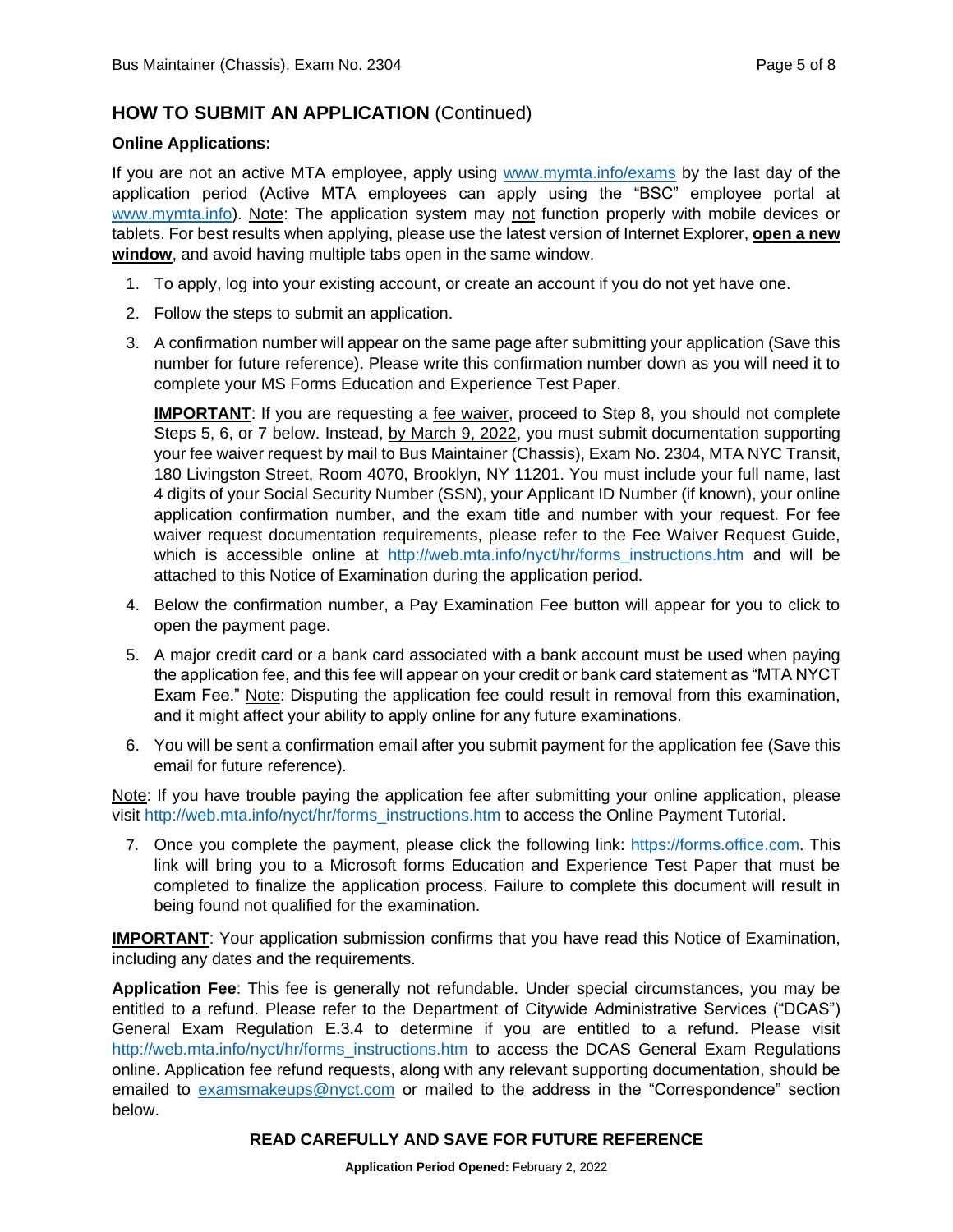# **ADMISSION LETTER OR NOTICE OF PROPOSED DISQUALIFICATION**

An Admission Letter or a Notice of Proposed Disqualification will be mailed to you at least 10 days before the first date of the multiple-choice and practical skills tests. If you do not receive an Admission Letter or Notice of Proposed Disqualification at least 4 days before this date, you **must** email a request for a duplicate Admission Letter/Notice of Proposed Disqualification to [examsunit@nyct.com.](mailto:examsunit@nyct.com) A paper copy of the Admission Letter is your ticket for admission to the test.

Applicants **must** keep their mailing address **up to date**. Please refer to the "Correspondence" section below for instructions on how to update your address and other contact information.

#### **THE TEST**

You will be given a qualifying multiple-choice test and a competitive practical skills test. A score of at least 70% is required to pass the qualifying multiple-choice test and the competitive practical skills test. The multiple-choice and practical skills tests will be given in the same session. If you are called to the multiple-choice test, you may be given an opportunity to take the practical skills test on the same date on a conditional basis. You may be given the practical skills test before your multiple-choice test is officially rated. Your practical skills test will only be rated if you receive a passing score on the multiple-choice test. Your practical skills test will not be rated if you are found to have received a failing score on the multiple-choice test. Your score on the competitive practical skills test will be used to determine your place on the eligible list.

You will be assigned to a test date and location, and you cannot request that your scheduled test date or location be changed, unless you meet the conditions in the "Special Arrangements" section below.

The qualifying multiple-choice test may include questions on: the maintenance, troubleshooting and repair of buses, automobiles and trucks, including their engines, transmissions, running gears, airconditioning, and electrical and mechanical accessories; proper selection and use of materials, machinery and tools of the trade; safe and efficient work practices; reading and interpreting specifications and drawings; related mathematical calculations; record keeping; and other related areas.

The competitive practical skills test may measure your ability to use tools; read schematics; install, repair, and adjust vehicle components; and troubleshoot and repair electrical components using meters and other equipment.

#### **TEST ADMINISTRATION GUIDELINES**

**Warning:** You are not permitted to enter the test site with cellular phones, smart watches, beepers, pagers, cameras, portable media players, or other electronic devices. Calculators are permitted; however, they must be hand-held, battery or solar powered, numeric only. Calculators with functions **other than** addition, subtraction, multiplication and division **are prohibited**. Electronic devices with an alphabetic keyboard or with word processing or data recording capabilities such as planners, organizers, etc. are prohibited. If you use any of these devices in the building at any time before, during or after the test, you may **not** receive your test results, your test score may be nullified, and your application fee will **not** be refunded.

**Social Distancing** and other safety protocols, **including the wearing of masks**, will be required during the administration of the test. Further details will be provided on your Admission Letter.

You may not have any other person, including children, present with you while you are being processed for or taking the test and no one may wait for you inside of the test site while you are taking the test.

(Continued)

#### **READ CAREFULLY AND SAVE FOR FUTURE REFERENCE**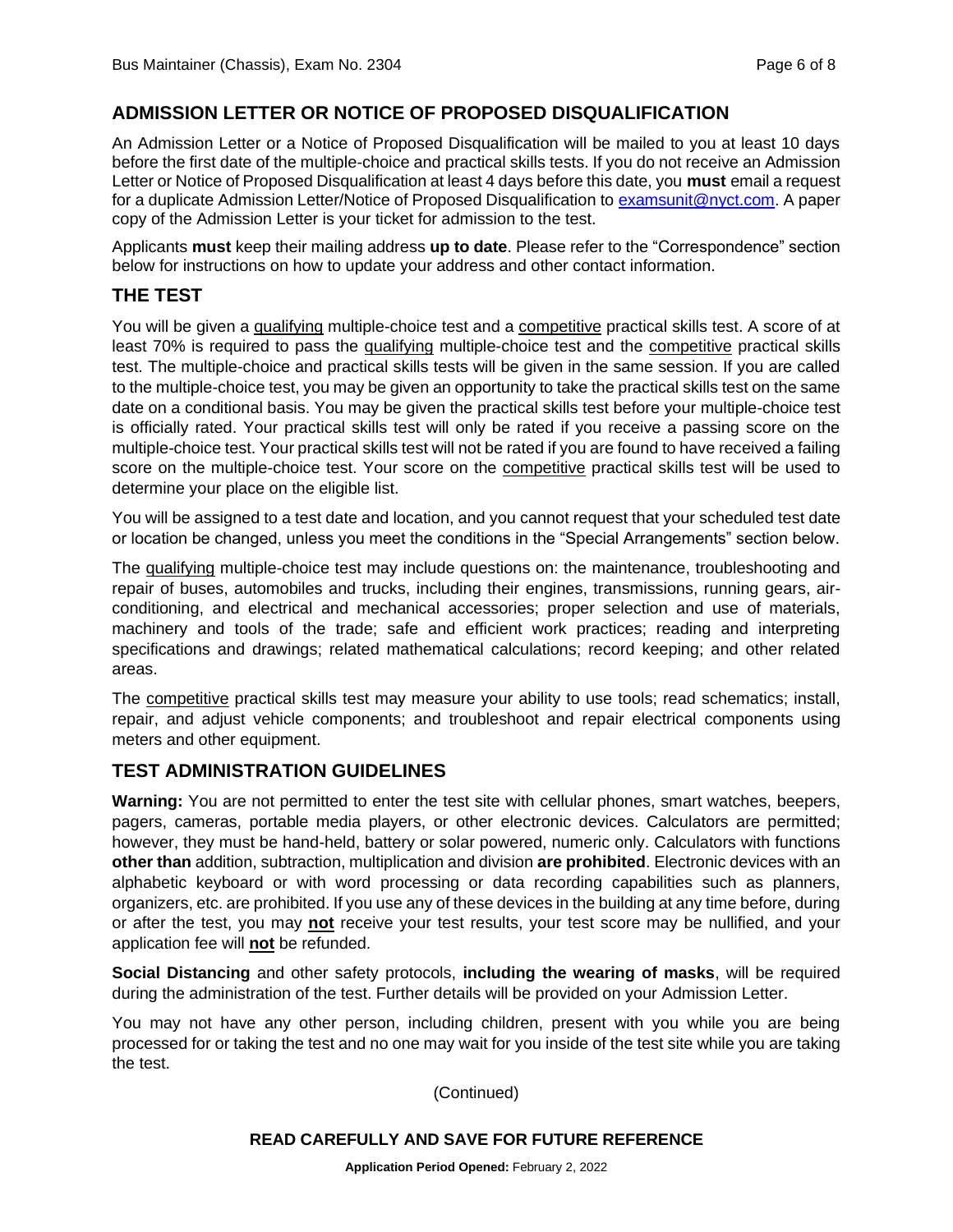# **TEST ADMINISTRATION GUIDELINES** (Continued)

**Required Identification: You are required to bring one (1) form of valid (non-expired) signature and photo bearing identification to the test site**. The name that was used to apply for the exam must match the first and last name on the photo ID. A list of acceptable identification documents is provided below**. If you do not have an acceptable ID, you may be denied testing.** Acceptable forms of identification (bring one) are as follows: State issued driver's license, State issued identification card, US Government issued Passport, US Government issued Military Identification Card, US Government issued Alien Registration Card, IDNYC, Employer ID with photo, or Student ID with photo.

**Leaving:** You must leave the test site once you finish the test. If you leave the test site after being fingerprinted but before finishing the test, you will not be permitted to re-enter. If you disregard this instruction and re-enter the test site, you may not receive your test results, your test score may be nullified, and your application fee will not be refunded.

# **THE TEST RESULTS**

If you meet the education and experience requirements and pass the qualifying multiple-choice test and the competitive practical skills test, your name will be placed in final score order on an eligible list and you will be given a list number. You will be notified by mail of your test results. You will be considered for appointment when your name is reached on the eligible list.

# **ADDITIONAL INFORMATION**

**Promotion Examination:** A promotion examination for this title is being held for eligible MTA Bus Company employees. The names appearing on the promotion list will be considered first in filling vacancies.

**Training:** You may be required to undergo a formalized training course during your probationary period. Failure to successfully complete the training course may result in termination.

**Probationary Period:** You will be required to complete a probationary period. If you do not successfully complete the probationary period, you may be terminated.

# **SPECIAL ARRANGEMENTS**

**Special Test Accommodations:** If you plan to request an alternate test date due to your religious observance or special testing accommodations due to disability, please follow the instructions included in the Special Circumstances Guide, which is accessible online at [http://web.mta.info/nyct/hr/forms\\_instructions.htm](http://web.mta.info/nyct/hr/forms_instructions.htm) and will be attached to this Notice of Examination during the application period. An alternate test date due to religious observance must be requested no later than 15 days prior to the date on which multiple-choice and practical skills testing is expected to begin. Special testing accommodations due to disability must be requested no later than 30 days prior to the date on which multiple-choice and practical skills testing is expected to begin.